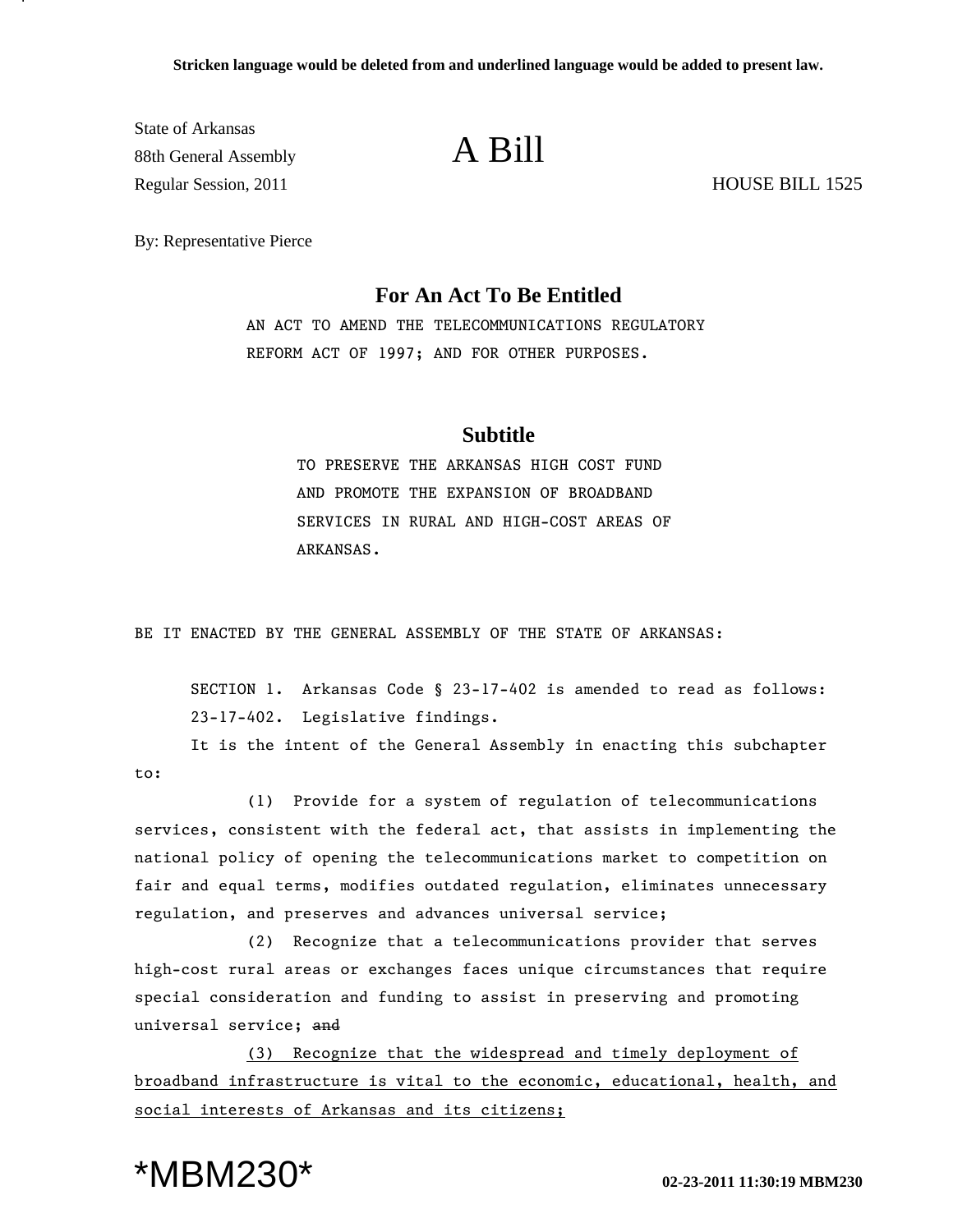(4) Recognize that the Arkansas High Cost Fund has enabled eligible telecommunications carriers to accelerate and promote the incremental extension and expansion of broadband services and other advanced services in rural or high-cost areas of the state beyond what would normally occur, and broadband services are now available in dozens of new communities to thousands of Arkansans who otherwise would not have access to broadband services and its benefits; and

(3)(5)(A) Recognize differences between the small and large incumbent local exchange carriers, that there are customer-owned telephone cooperatives and small locally owned investor companies, and that it is appropriate to provide incentives and regulatory flexibility to allow incumbent local exchange carriers that serve the rural areas to provide existing services and to introduce new technology and new services in a prompt, efficient, and economical manner.

(B) The General Assembly finds that the commission Arkansas Public Service Commission, when promulgating rules and regulations, should take into consideration the differences in operating conditions in the large and small incumbent local exchange carriers and the burdens placed on small carriers because of regulation.

SECTION 2. Arkansas Code § 23-17-404(e)(4)(C)(ii)(c), concerning the preservation and promotion of universal service, is amended to read as follows:

(c)(1) For ETCs with AHCF support based on loops, the AHCF administrator shall determine each ETC's local loop support by multiplying the number of loops of the ETC as of December 31 of the preceding year that are eligible for federal universal service support by the ETC's loop support element, if applicable, and the AHCF administrator shall determine the ETC's local switching support by multiplying the number of loops of the ETC as of December 31 of the preceding year that are eligible for federal universal service support by the ETC's local switching support element. The AHCF administrator shall determine the uncapped AHCF support for each ETC by adding the sum of the ETC's total loop support, if any, and the ETC's total local switching support, if any.

(2) For ETCs with AHCF support based on customers, the AHCF administrator shall determine the ETC's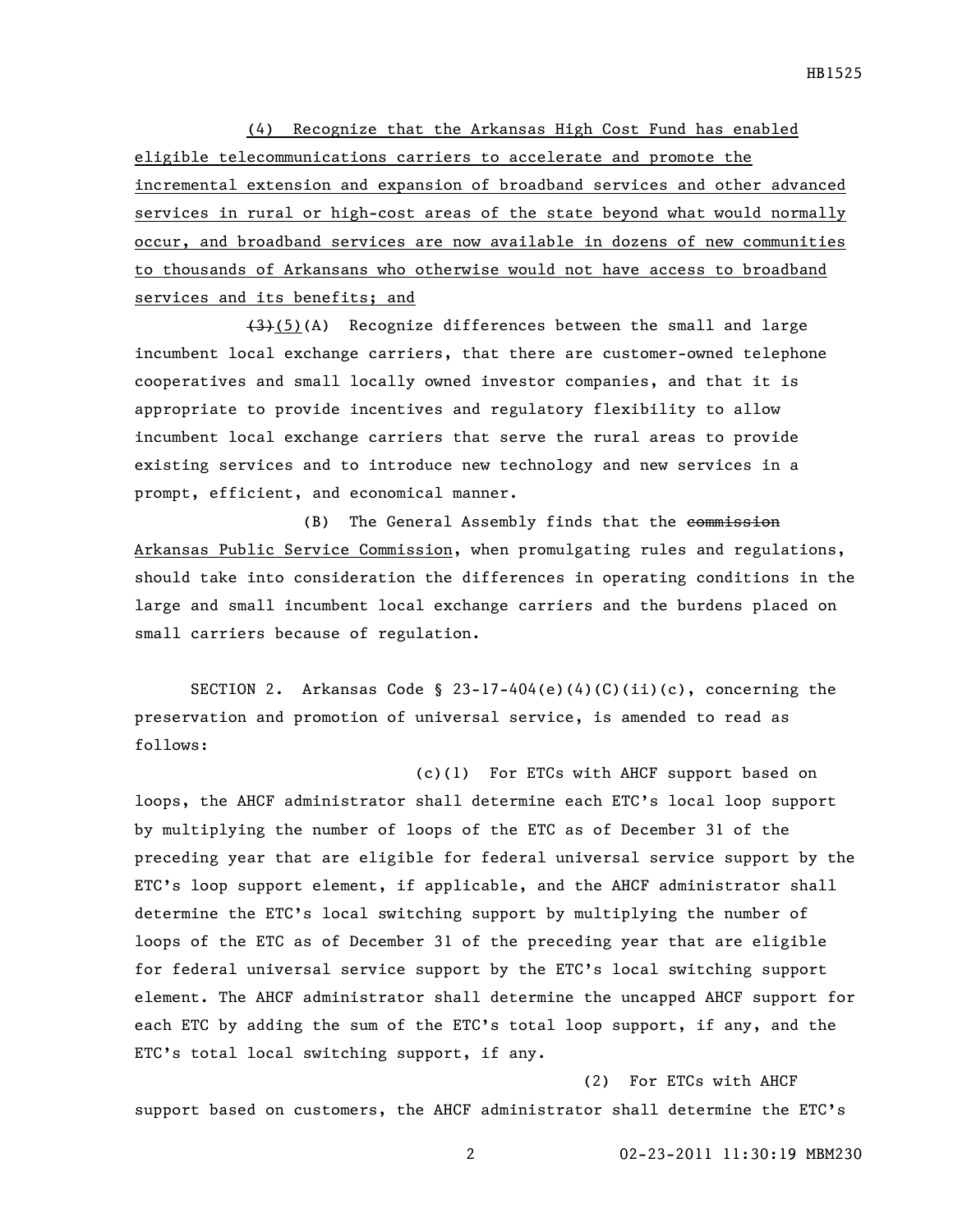customer support element by multiplying the number of customers of the ETC as of December 31 of the preceding year who are eligible for federal universal service support by the ETC's customer support element, if applicable, and the AHCF administrator shall determine the ETC's local switching support by multiplying the number of customers of the ETC as of December 31 of the preceding year who are eligible for federal universal service support by the ETC's local switching support element. The AHCF administrator shall determine the uncapped AHCF support for the ETC by adding the sum of the ETC's total loop support, if any, and the ETC's total local switching support, if any. (3)(A) If state or federal

regulatory or legislative actions eliminate the publicly available elements used to calculate loop support under subdivision (e)(4)(C)(ii)(c)(1) of this section or local switching support under subdivision (e)(4)(C)(ii)(c)(2) of this section for an ETC with a total customer access base or total customer base of fewer than fifteen thousand (15,000) lines or customers, the ACHF administrator shall promptly notify the commission.

(B) Once notified, the commission shall open a rule-making docket to replace the eliminated elements used to calculate loop support under subdivision (e)(4)(C)(ii)(c)(1) of this section or local switching support under subdivision (e)(4)(C)(ii)(c)(2) of this section.

elements are adopted by the commission, the AHCF administrator shall use the previous determinations as used during the year immediately preceding the year the elements were eliminated to calculate loop support under subdivision  $(e)(4)(C)(ii)(c)(1)$  of this section or local switching support under subdivision  $(e)(4)(C)(ii)(c)(2)$  of this section.

adoption of the replacement elements, the commission shall order the AHCF administrator to incorporate those replacement elements into the previously existing method used by the AHCF administrator to calculate loop support under subdivision (e)(4)(C)(ii)(c)(1) of this section or local switching support under subdivision (e)(4)(C)(ii)(c)(2) of this section. The calculations shall be:

(i) Based on the

fully allocated cost of the affected ETCs; and

(C) Until alternate

(D) Upon commission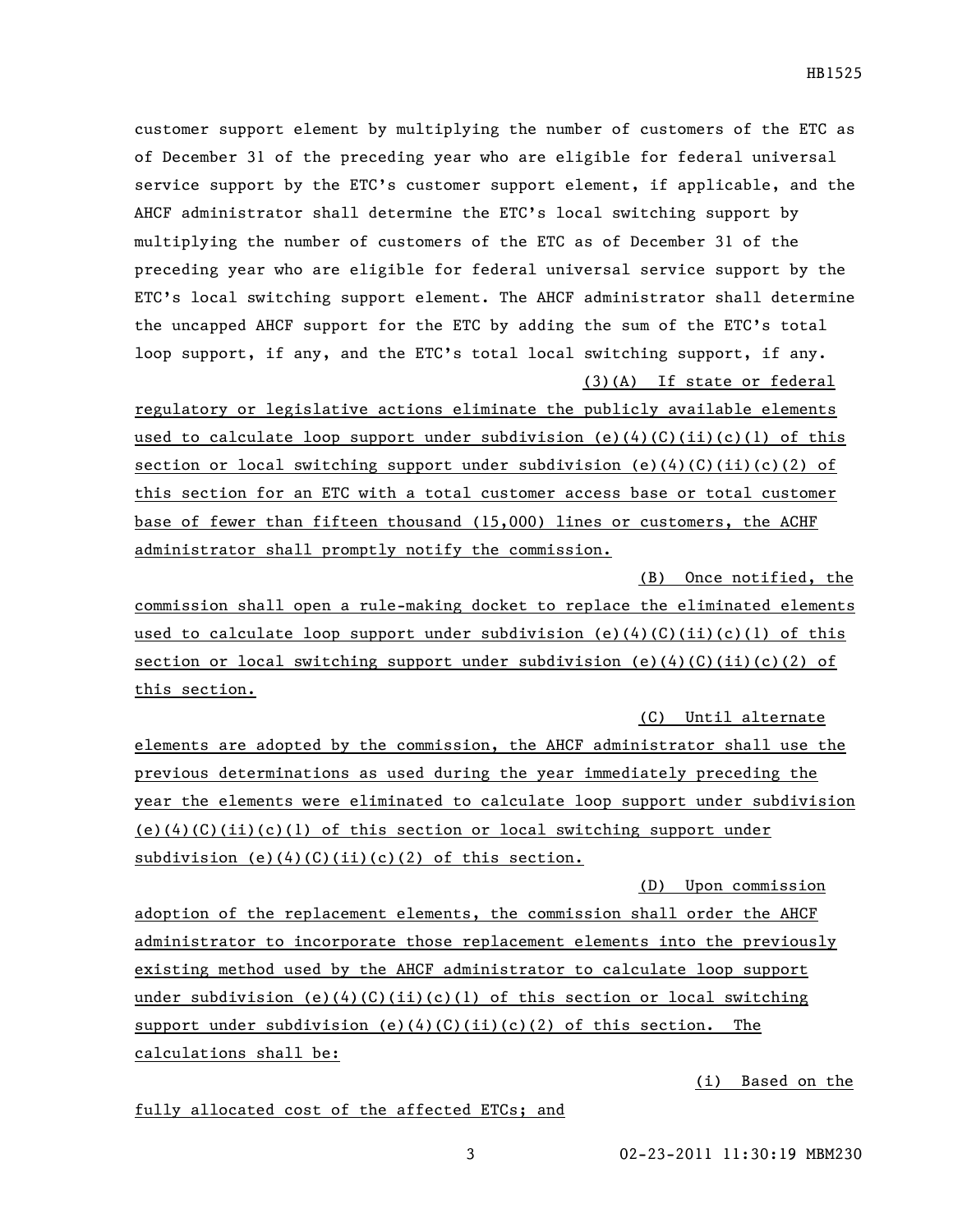(ii) Effective

## as of the next annual determination process date, as established by the commission.

SECTION 3. The introductory language of Arkansas Code § 23-17- 404(e)(4)(C)(iii)(a), concerning the preservation and promotion of universal service, is amended to read as follows:

(iii)(a) For ETCs with five hundred thousand  $(500,000)$  lines or more on or after December 31, 2010, support will shall be determined using the following procedure:

SECTION 4. Arkansas Code § 23-17-404(e)(4)(E)(ii), concerning the preservation and promotion of universal service, is amended to read as follows:

(ii)(a) The funds available for distribution to ETCs from the AHCF shall not exceed and are capped at twenty-two million dollars (\$22,000,000) per year, the total capped fund. Cost of administrating the AHCF shall first be deducted from the total capped fund prior to allocation of funding to the ETCs. Transition funds used from the surplus during the five-year transition period are supplemental and are not subject to any cap. The annual period to be used by the AHCF administrator to adjust support levels and upon which to apply any cap shall be on the calendar year. In addition to the total fund cap, the funds available from the AHCF shall also be capped based upon size groups using access lines for loop-based ETCs and customers for customer-based ETCs. Size grouping is used to ensure funds are targeted to areas most needing high-cost assistance. For the purpose of calculating the size grouping caps, total customer access base shall be used for loop-based ETCs and total customers for customer-based ETCs.

(b) For all ETCs with a total customer access base or total customer base of five hundred thousand (500,000) or more access lines or customers on or after December 31, 2010, the size group cap shall be thirteen and one-half percent (13.5%) of the total capped fund.

(c) For all ETCs with a total customer access base or total customer base of one hundred fifty thousand (150,000) or more access lines or customers and fewer than five hundred thousand (500,000) access lines or customers on December 31, 2010, the size group cap shall be